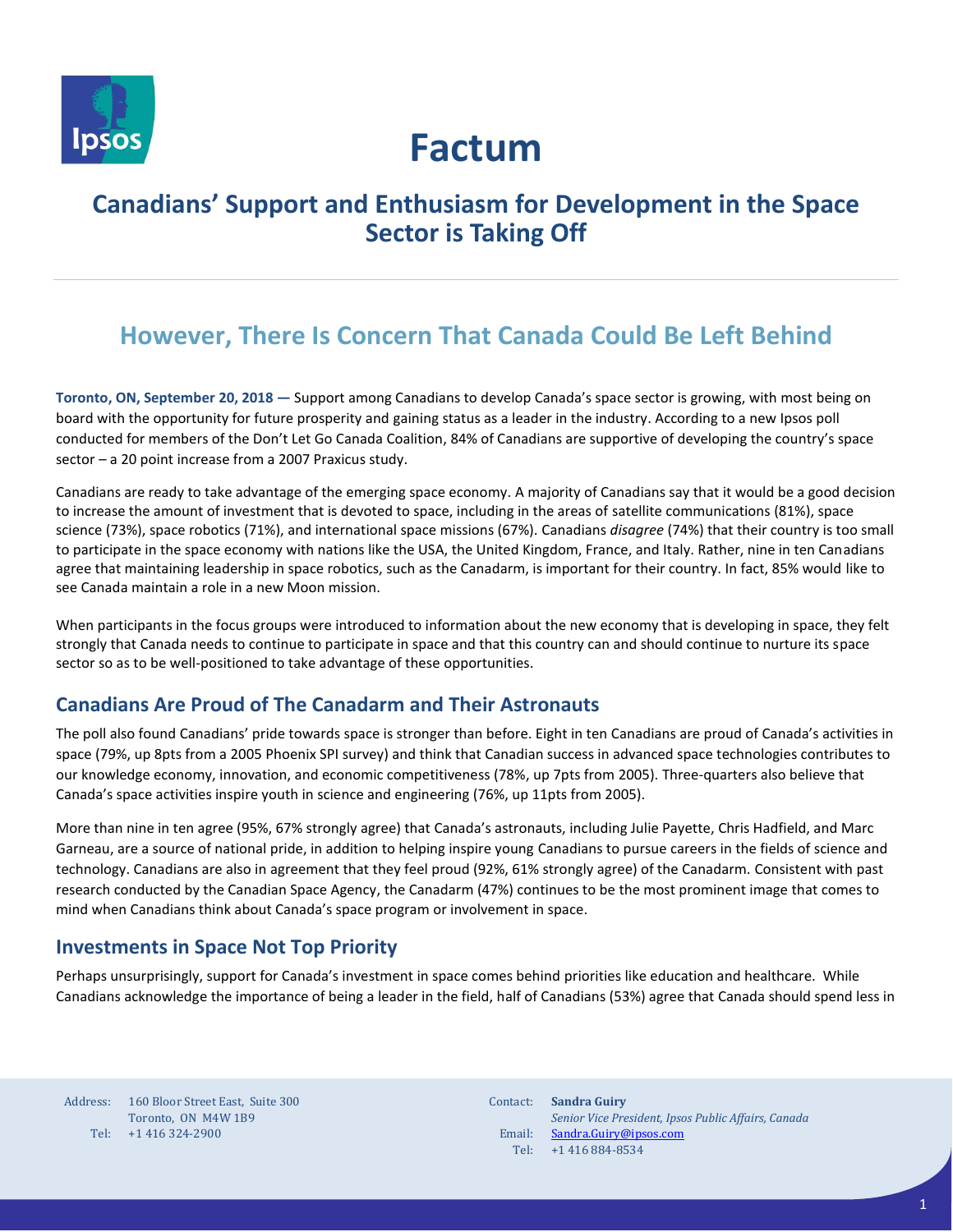

### **Press Release – continued –**

the space sector because we have other greater priorities. Further, 71% agree that the Government of Canada supports a number of scientific programs that offer greater value and more tangible benefits to taxpayers than does pursuing space exploration.

However, Canadians are more likely to support increased investment in Canada's space technology knowing that the program could lead to benefits back home including, new medical discoveries such as robot assisted surgery and new research on Osteoporosis (87% more likely, including 58% much more likely). Support also increases (83% more likely, including 56% much more likely) when Canadians were made aware that monitoring the Earth from space can signal early warning of natural disasters in Canada and help protect our oceans, forests, wetlands and farmlands from climate change. Nearly four in five (78%) Canadians are more likely to support increased investments in Canada's space technology when they hear that if we stop investing in space technology we risk losing our best and brightest to other countries.

Brain drain caused by a lack of opportunities for Canadian engineers, scientists and researchers was a key concern to participants in the focus groups too. Many felt that they are insufficiently informed about space and indicated that it would be important to ensure that Canadians are made aware of Canadian leadership in this sector and about the ways in which space touches their lives.

#### **Canadians Believe We May Be Falling Behind**

A sizeable proportion (42%) of Canadians believe that Canada is falling behind other countries when it comes to achievements in space, while only one-quarter (24%) believe the country is falling behind in the information technology/AI sector or robotics sector. Yet few Canadians are aware that Canada's space budgets are decreasing. A plurality of Canadians believe that about the same amount of money is being invested as was five years ago in international space mission (55%), space robotics (50%), and developing satellite communications (48%). Among those who think spending has changed, more feel that the amount invested in satellite communications is increasing (28% increasing vs. 10% decreasing), and as many believe that spending in space robotics is increasing as those who believe it is decreasing (18% respectively).

When participants in the focus groups learned about the decline in Canada's investment in space relative to other countries they were surprised and displeased.

The Don't Let Go Canada Coalition includes the following organizations: ABB Inc.; Aerospace Industries Association of Canada (AIAC); Canadensys; Canadian Aeronautics and Space Institute (CASI); the Canadian Astronomical Society (CASCA); the Canadian Space Society (CSS); Deltion Innovations Ltd.; Honeywell; IMP Aerospace; Magellan Aerospace; MDA, a Maxar Company; Menya Solutions; Mission Control Space Services; Montreal Student Space Associations; Neptec; NGC Aerospace; the Planetary Society; Royal Astronomical Society of Canada (RASC); SATCAN; SED Systems; Space Strategies Consulting Ltd; and Xiphos Systems Corporation.

### **About the Study**

*These findings are based on a telephone survey conducted among a representative sample of n=1,602 Canadians aged 18+ (50% cell phone/landline). The survey was conducted between June 7th and 21st, 2018 (fieldwork in Ontario started on the 8th) and was offered in both English and French. A sample of this size yields a margin of error of +/-2.45%, 19 times out of 20. The margin of error will be larger for data that is based on sub-groups of the total sample. The data has been weighted by age, gender, and region to ensure it represents the Canadian population based on the most recent Census data. The survey was followed by a series of 8 focus groups conducted with a cross-section of Canadians in Vancouver, Toronto, Montreal and Halifax. Sessions were conducted between June 27th –July 5th, 2018.*

Address: Tel: +1 416 324-2900 160 Bloor Street East, Suite 300 Toronto, ON M4W 1B9

Contact: **Sandra Guiry** Email: Tel: *Senior Vice President, Ipsos Public Affairs, Canada* [Sandra.Guiry@ipsos.com](mailto:Sandra.Guiry@ipsos.com) +1 416 884-8534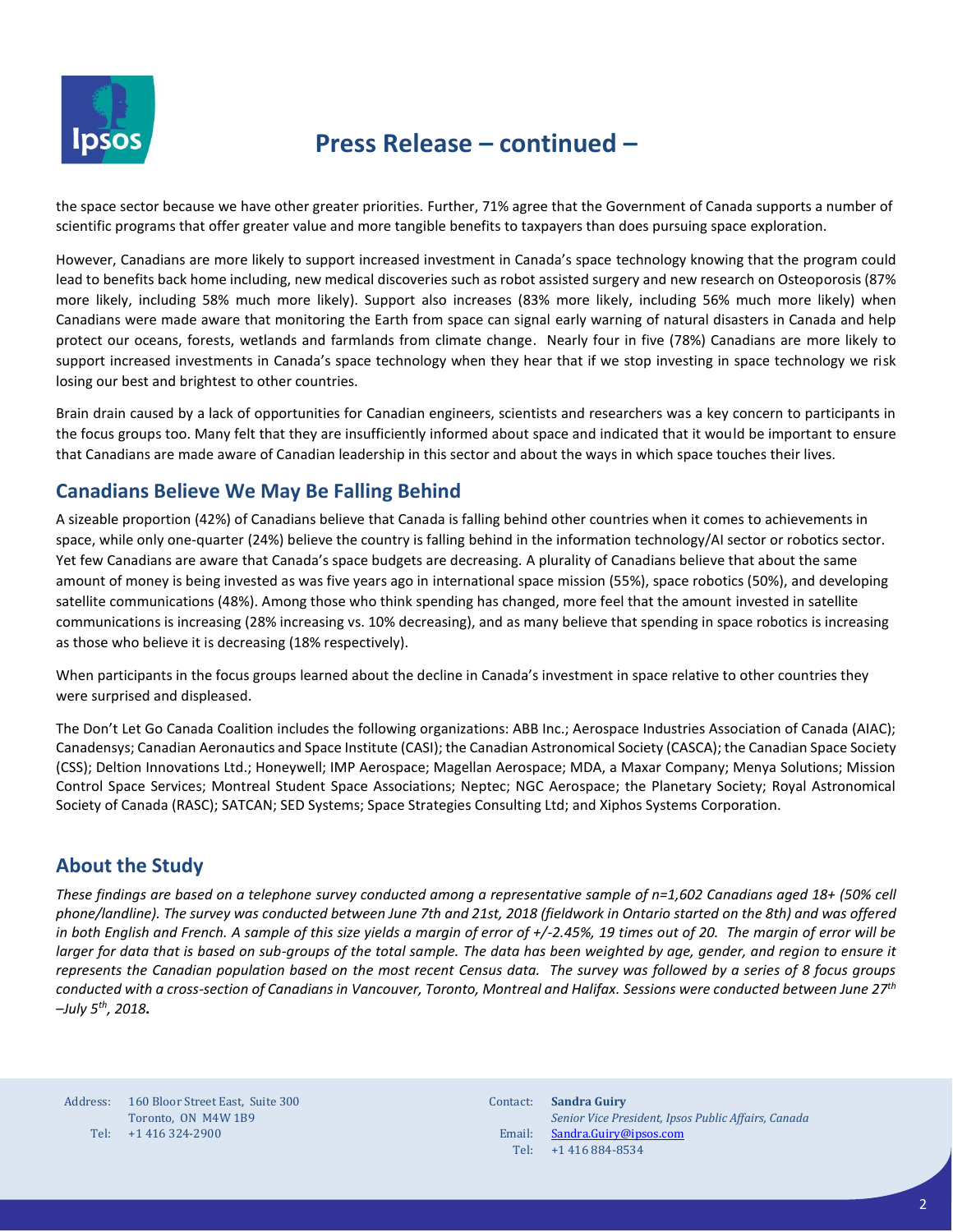

# **Press Release – continued –**

#### **For more information on this news release, please contact:**

Sandra Guiry, Senior Vice President Ipsos Public Affairs, Canada +1 416 884 8534 [Sandra.Guiry@ipsos.com](mailto:Sandra.Guiry@ipsos.com)

| Address: | 160 Bloor Street East. Suite 300 |
|----------|----------------------------------|
|          | Toronto, ON M4W 1B9              |
| Tel:     | +1 416 324-2900                  |

Contact: **Sandra Guiry** Email: Tel: *Senior Vice President, Ipsos Public Affairs, Canada* [Sandra.Guiry@ipsos.com](mailto:Sandra.Guiry@ipsos.com) +1 416 884-8534